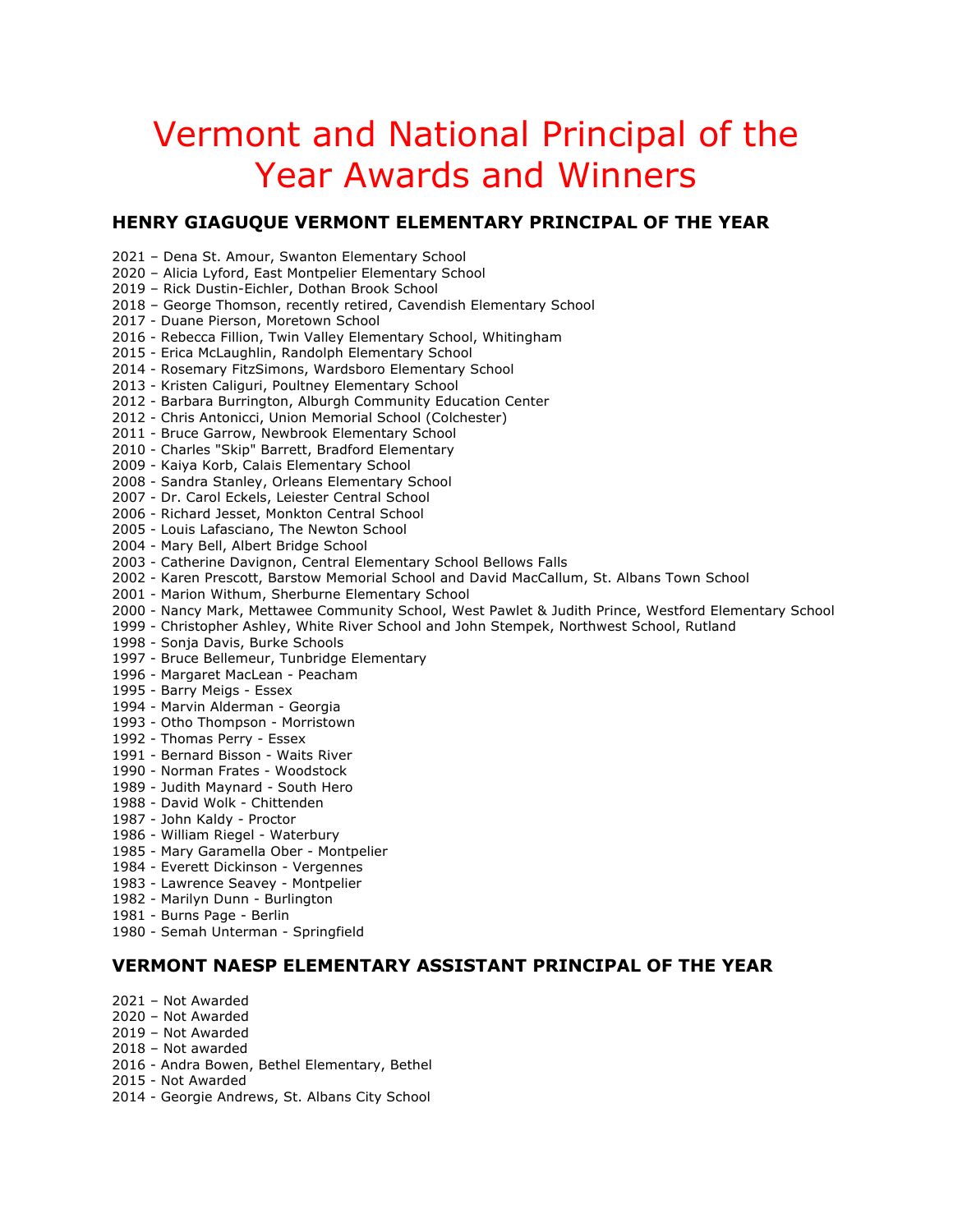## **NASSP/MET LIFE JOHN WINTON MIDDLE LEVEL PRINCIPAL OF THE YEAR**

- 2021 Daniel Palmer, Missisquoi Valley Middle School
- 2020 Stacy Rice, Burke Town School
- 2019 Not Awarded
- 2018 Not Awarded
- 2017 Shawn Gonyaw, Barnet Elementary School
- 2016 Not awarded
- 2015 Not awarded
- 2014 Ryan Parkman, Northfield Middle/High School
- 2013 Heidi Lucas-Moccia Bellows Falls Middle School
- 2012 Joan Cavallo, St. Albans City Elementary School
- 2011 Laurie Singer, Albert D. Lawton School
- 2010 Pam Arnold, Main Street Middle School
- 2009 Thomas Fahner, Kurn Hattin Homes
- 2008 Jackie Wilson, Manchester Elementary School
- 2007 Ingrid Chrisco, Brattleboro Area Middle School
- 2006 Timothy Crowley, Barre Town School
- 2005 Sandra Schroeder, Enosburg Middle School
- 2004 Linda Carroll, Hunt Middle School
- 2003 Ned Kirsch, Essex Middle School
- 2002 Inga Duktig, Middlebury Union Middle School
- 2001 Nancy Guyette, Browns River Middle School, Jericho
- 2000 Kenneth Page, Crossett Brook Middle School, Duxbury
- 1999 David Ford, Frederick Tuttle Middle School
- 1998 Wilfred Cunningham, Rutland Middle School
- 1997 Raymond Pellegrini, Middlebury Union Jr. High School
- 1996 Joseph Bowen, Mt. Abraham Union High School
- 1995 Bonnie Poe, Georgia Middle School
- 1994 Paul Corologos, Browns River Middle School, Underhill
- 1993 Robert Goudreau, Camels Hump Middle School, Richmond
- 1992 Rebecca Tarrant, Main Street Middle School, Montpelier

#### **ROBERT F. PIERCE VERMONT SECONDARY PRINCIPAL OF THE YEAR**

- 2021 Chris Hodsden, Bellows Falls Union High School
- 2020 Not Awarded
- 2019 Phil Grant, Peoples Academy High School
- 2018 Adam Bunting, Champlain Valley Union High School
- 2017 Lisa Atwood & Amy Rex, Harwood Union Middle/High School
- 2016 Mark Mooney, Twinfield High School, Plainfield
- 2015 Not awarded
- 2014 Ryan Parkman, Northfield Middle/High School
- 2013 Tom Sedore, Spaulding High School
- 2012 David Barnett, Randolph Union High School
- 2011 Ed Webbley, Vergennes Union High School
- 2010 Sean McMannon, Champlain Valley Union High School
- 2009 Anne Marie Blake, Milton Jr/Sr High School
- 2008 Martha Rich, Theford Academy
- 2007 Steve Perkins, Winooski Jr-Sr HighSchool
- 2006 Suzanne Maguire, Mt. Anthony Union High School
- 2005 John Doty, Bellows Falls Union High School
- 2004 Joseph Bowen, West Rutland Schools
- 2003 Robert Stevens, Mt. Mansfield Union High School
- 2002 Peter Coffey, Vergennes Union high School
- 2001 Donna Moyer, South Burlington High School
- 2000 Charles Phillips, Montpelier High School
- 1999 Frank Spencer, Wilmington High School
- 1998 Robert Jones, Oxbow High School, Bradford
- 1997 David Royce, Mt. Abraham Union High School, Bristol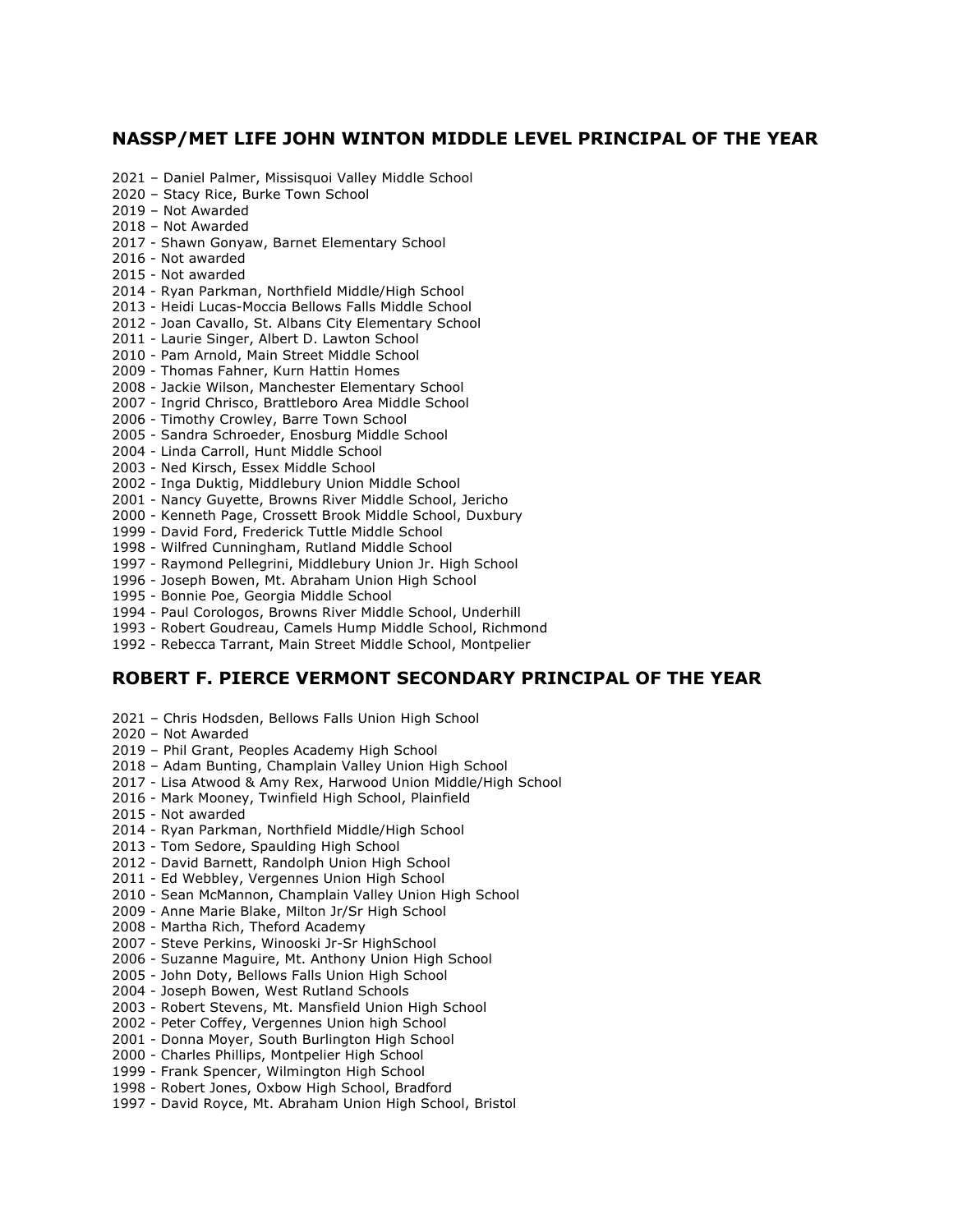- 1996 Dwight Davis, Lyndon Institute
- 1995 Peter Clarke, Montpelier High School
- 1994 Richard Shanley, Fairfield Center School
- 1993 Marge desGroseilliers, Cabot High School
- 1992 Valerie Gardner, Champlain Valley Union H igh School
- 1991 Bruce Gee, Fair Haven Union High School
- 1990 Richard Brown, Bellows Free Academy, Fairfax
- 1989 John Winton, Shelburne Middle School
- 1988 Richard Stewart, Arlington Memorial High School
- 1987 James Fitzpatrick, Champlain Valley Union High School
- 1986 Mary Fregosi, Rutland High School
- 1985 Robert Leister, Whitcomb High School
- 1984 Norman Stevens, Mill River Union High School
- 1983 Cyrus Benson, North Country Union High School
- 1982 Frank Kenison, Hartford High School
- 1981 Hollis Emery, Essex Junction High School
- 1980 Dean Houghton, Mill River Union High School
- 1979 Donald Jamieson, Harwood Union High School
- 1978 Charles Davis, Bellows Falls Union High School
- 1977 Ruel Barrett, Thetford Academy

#### **NAESP NATIONAL DISTINGUISHED PRINCIPAL OF THE YEAR**

2021 – Merri Greenia, Craftsbury School 2020 – Mark Speno, Green Street School 2019 – Rick Dustin-Eichler, Dothan Brook School 2018 – Joyce Hakey, Franklin Elementary School 2017 - Bill Hammond, Marion Cross School (Norwich) 2016 - Bobby Riley, Integrated Arts Academy, Burlington 2015 - Kristen Hubert, Northwest Primary Elementary School 2014 - William Anton, Dover Elementary School 2013 - Andy Paciulli, Academy School 2012 - Beth O'Brien, Montgomery Elementary School 2011 - Tom Bochanski, Hiawatha School 2010 - Dr. Martha Dubuque, Walden School 2009 - Michael Friel, Oak Grove School 2008 - Wayne cooke, Fair Haven Grade School 2007 - James Taffel, Barre City Elementary School 2006 - Barbara Bourne, Mary Hogan School 2005 - Joseph O"Brien, South Burlington Central School 2004 - Judith Maynard, South Burlington Chamberlin School 2003 - Jacqueline Parks, Manchester Elementary School 2002 - Terrance Evarts, Bristol Elementary School 2001 - Vincent J. Messina, St. Johnsbury Elementary School 2000 - Elizabeth Leroy, Craftsbury Academy 1999 - Michele Arbour, Waits River Valley School 1998 - Lanning Nicoloff, Sharon Elementary 1997 - Daniel Ryan. Rumney School, Middlesex 1996 - Lynn McMorris, Pomfret Elementary 1995 - Jeffrey B. Teitelbaum, Barnet School 1994 - Thomas R. LaValley, Barnard Central School 1993 - Donald C. Finck, Deerfield Valley Elementary 1992 - William C. Riegel, Waterbury Elementary 1991 - Henry R. Scipione, Mary Hogan School, Middlebury 1990 - Clayton A. Gage, Brookfield Elementary 1989 - Marjorie R. VonOhlsen, Ferrisburgh Central School 1988 - Mary S. Garamella, Union Elementary School, Montpelier 1987 - Anne B. Browne, Orchard School, South Burlington 1986 - Burns R. Page, Berlin Elementary 1985 - David A. Ford, Craftsbury Schools 1984 - Darlene Worth, Milton Elementary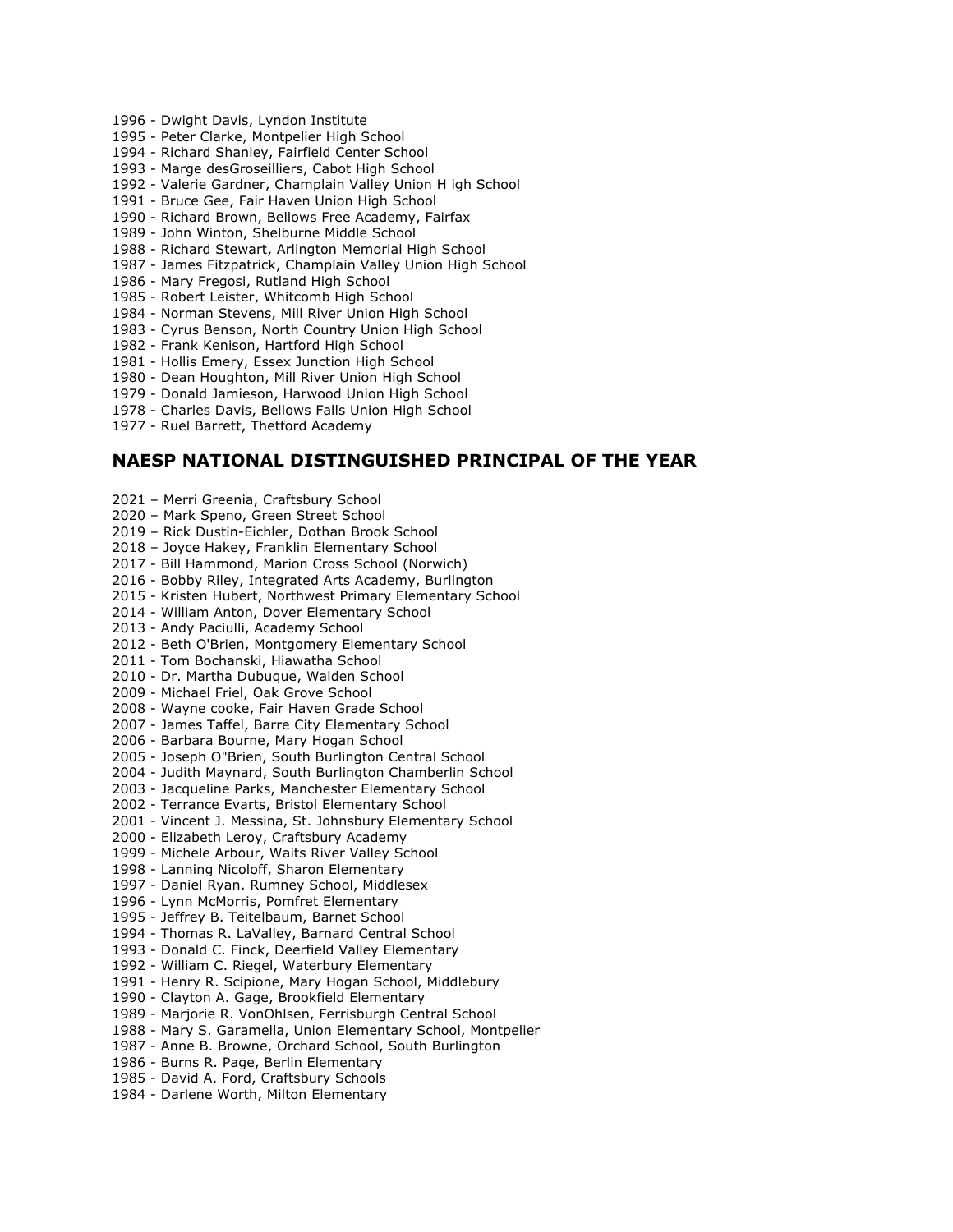## **NASSP ASSISTANT PRINCIPAL OF THE YEAR**

2021 – Not Awarded 2020 – Not Awarded 2019 – Bob Gulardo, Twinfield Union School 2018 – Greg Schillenger, Rutland High School 2017 - Jay Hartman, Missisquoi Valley Union High School 2016 - Geoff Lyons, Bellow Falls Academy, St. Albans 2015 - Patti Tomashot, Champlain Valley Union High School, Hinesburg 2014 - Steve Cone, Riverside Middle School 2013 - Steve Sampson, Rutland High School 2012 - Lissa MacDonald, South Burlington High School 2011 - Leonard Doucette, Fair Haven Union High School 2010 - Andrea McQuade, Rutland High School 2009 - Pat Phillips, South Burlington High School 2008 - Rick Amato, Lyman C. Hunt Middle School 2007 - Glenn Olsen, Rutland High School 2006 - Catherine Dieman, Middlebury Union High School 2005 - James Avery, Otter Valley Union High School 2004 - Anne Driscoll, Bristol Elementary School 2003 - Joseph Harrington, West Rutland School 2002 - Larry Lattanzi, Rutland High School 2001 - Steven Houghton, Burr & Burton Academy 2000 - Nancy Daniels, Oxbow High School, Bradford 1999 - Bernadette Cleland, Randolph Union High School 1998 - MaryEllen Royce, Vergennes Union High School

- 1997 Peter Coffey, Champlain Valley Union High School
- 1996 Howard Lovering, Hartford High
- 1995 Phoebe Barash, Bristol Elementary
- 1994 Robert Camisa, Bellows Free Academy, St. Albans
- 1993 Donald G. Weaver, Burlington High School
- 1992 Helen Niedermeier, Champlain Valley Union High School
- 1991 Joseph Corasaniti, Mt. Mansfield Union High School

## **NASSP HIGH SCHOOL PRINCIPAL OF THE YEAR**

- 2021 Steven Dellinger-Pate, U-32 Middle/High School
- 2020 Sarah Pickering, Arlington Memorial High School
- 2019 Phil Grant, Peoples Academy High School
- 2018 Adam Bunting, Champlain Valley Union High School
- 2017 Steve Perrin, Brattleboro Union High School
- 2016 Brian Schaffer, Lamoile Union High School, Hyde Park
- 2015 Bob Thibault, Springfield High School
- 2014 Bill Olson, Rutland High School
- 2013 Amy Minor, Colchester High School
- 2012 Tom Ferenc, Green Mountain Union High School
- 2011 Andre Messier, Lake Region Union High School
- 2010 Keith Gerritt, U-32 High School
- 2009 Bill Rivard, North Country Union High School
- 2008 Peter Evans, Montpelier High School
- 2007 Amy Mellencamp, Burlington High School
- 2006 Patrick Burke, South Burlington High School
- 2005 Willliam Lawson, Middlebury Union High School
- 2004 Phillip DuTremble, Hartford High School
- 2003 Shaun Pickett, South Royalton School

## **VERMONT TECHNICAL DIRECTOR OF THE YEAR**

- 2021 Jason Gingold, Burlington Technical Center
- 2020 Leeann Wright, Northwest Technical Center
- 2019 Sherry, Lussier, Green Mountain Technology and Career Center